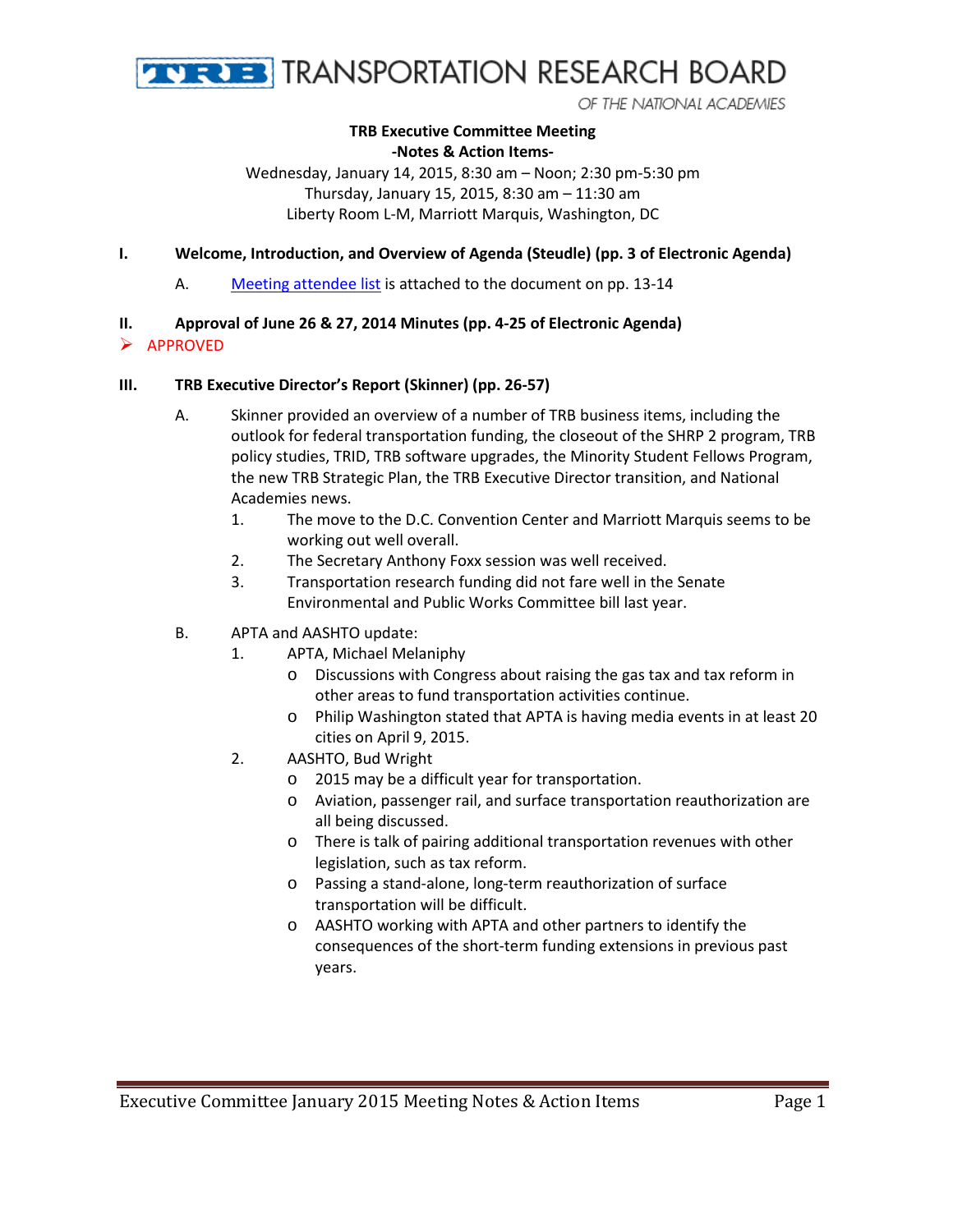# **IV. Executive Director Search (Steudle) (pp. 58-59)**

Kirk Steudle summarized the search process for the next TRB Executive Director. Neil Pedersen was selected by the search committee, and will begin his role as TRB Executive Director on February 1, 2015.

# **V. Subcommittee for NRC Oversight (Schwartz) (pp. 60-82)**

*The purpose of this subcommittee is to ensure that TRB meets the National Research Council's standards for objectivity. One of its primary areas of interest is promoting the advancement of women and minority participation on TRB's various volunteer activities. The report included the following statistics:*

- A. Women and minority participation on TRB committees:
	- 1. 22% of NRC committees and 25% of non-NRC committee members are women.
	- 2. 14% of NRC committees and 17% of non-NRC committee members are minorities.
- B. Women and minority participation as TRB committee chairs:
	- 1. 25% of NRC committees and 27% of non-NRC committee members are women.
	- 2. 10% of NRC committees and 13% of non-NRC committee members are minorities.

# **VI. Subcommittee on Planning and Policy Review (Rosenbloom) (pp. 84-89)**

*The purpose of this subcommittee is to act in place of the Executive Committee between regularly scheduled meetings.*

- A. The SPPR developed the goals and objectives that are included in TRB's new strategic plan with the understanding that an implementation plan will be developed with the incoming TRB Executive Director.
- B. The SPPR will provide input on developing a TRB communications strategy and ways to generate success stories about TRB research products.
- C. The SPPR approved future studies on guardrails, transportation of domestic crude oil and natural gas, and institutional reform on air traffic control.

# **VII. Strategic Plans Update (Norman, Pedersen) (pp.90-102)**

A. Actions taken for each of the strategies contained in the TRB Strategic Plan were listed in pp. 96-102. TRB is addressing critical and emerging issues in a more strategic and proactive action. The topical focus this first year is on Connected and Automated Vehicles.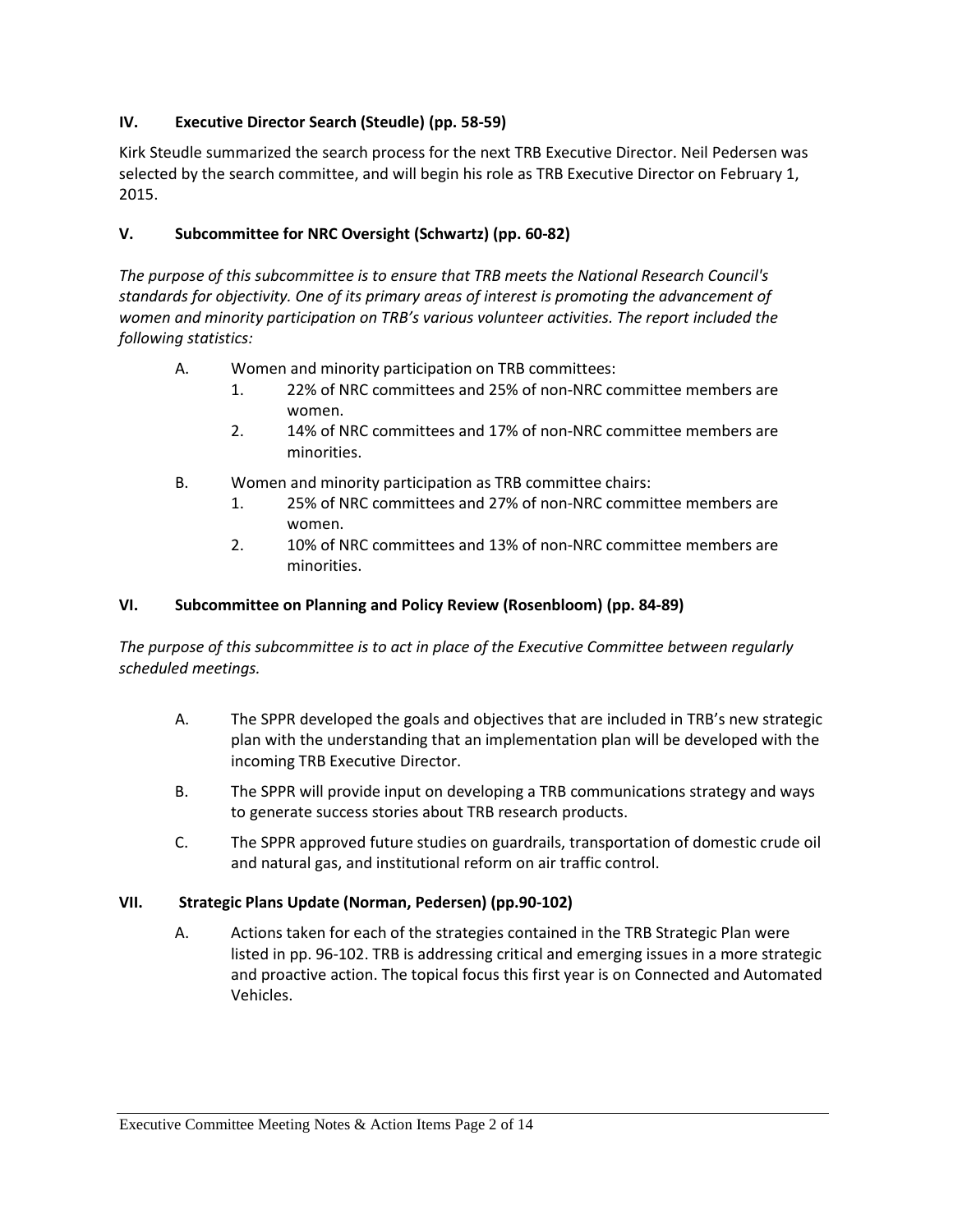- 1. TRB standing committees have a specific interest in connected and automated vehicles.
- 2. TRB conducted a webinar for approximately 60 of its standing committee chairs.
- 3. TRB conducted 20-25 briefings to its standing committees at this annual meeting on connected and automated vehicles.
- 4. TRB is conducting meetings and entering partnerships with other organizations, including:
	- European Union (EU) / U.S. Symposium (April 2015)
	- University of Michigan Transportation Research Institute (UMTRI) in Ann Arbor (July 2015)
	- University Transportation Centers (November 2015)
- 5. TRB's National Cooperative Highway Research Program (NCHRP) created a roadmap outlining automated vehicle research, and this will be used to guide a major new series of NCHRP studies on challenges and opportunities for state and local transportation agencies.
- B. Pedersen listed his emphasis areas, which included:
	- 1. The TRB Strategic Plan needs to be a guiding document for staff and volunteers.
		- Schedules will be dependent on priorities.
	- 2. He will be reaching out to Executive Committee members to solicit their views.
	- 3. Pedersen will continue to increase the value that sponsors, participants, and customers derive from TRB through the following:
		- Find ways that we can better serve the entire staff of sponsoring agencies
		- Continue to take advantage of technology
		- Focus on the products that are used and needed
		- Leverage TRB's connection to the National Academies
	- 4. Increase the focus given to strategic, emerging and long term issues.
	- 5. Work to ensure stable, long term revenue streams for TRB.
		- We cannot rely on continued increases in revenue from our traditional sources.
	- 6. Develop and implement a strategic marketing and communications plan.
		- Make sure people in all levels of organizations are able to use TRB products and services.
		- Adapt to millennials' methods for receiving material. Listen and receive feedback from these and other groups.
		- Continue to focus on underrepresented groups.
	- 7. Develop a diverse set of future leaders of TRB, both among volunteers and staff.
		- Provide development opportunities for people stepping in leadership opportunities in 5, 10, 15, and 25 years from now.
- C. Pedersen's [complete list](#page-10-0) is attached immediately following these notes/action items.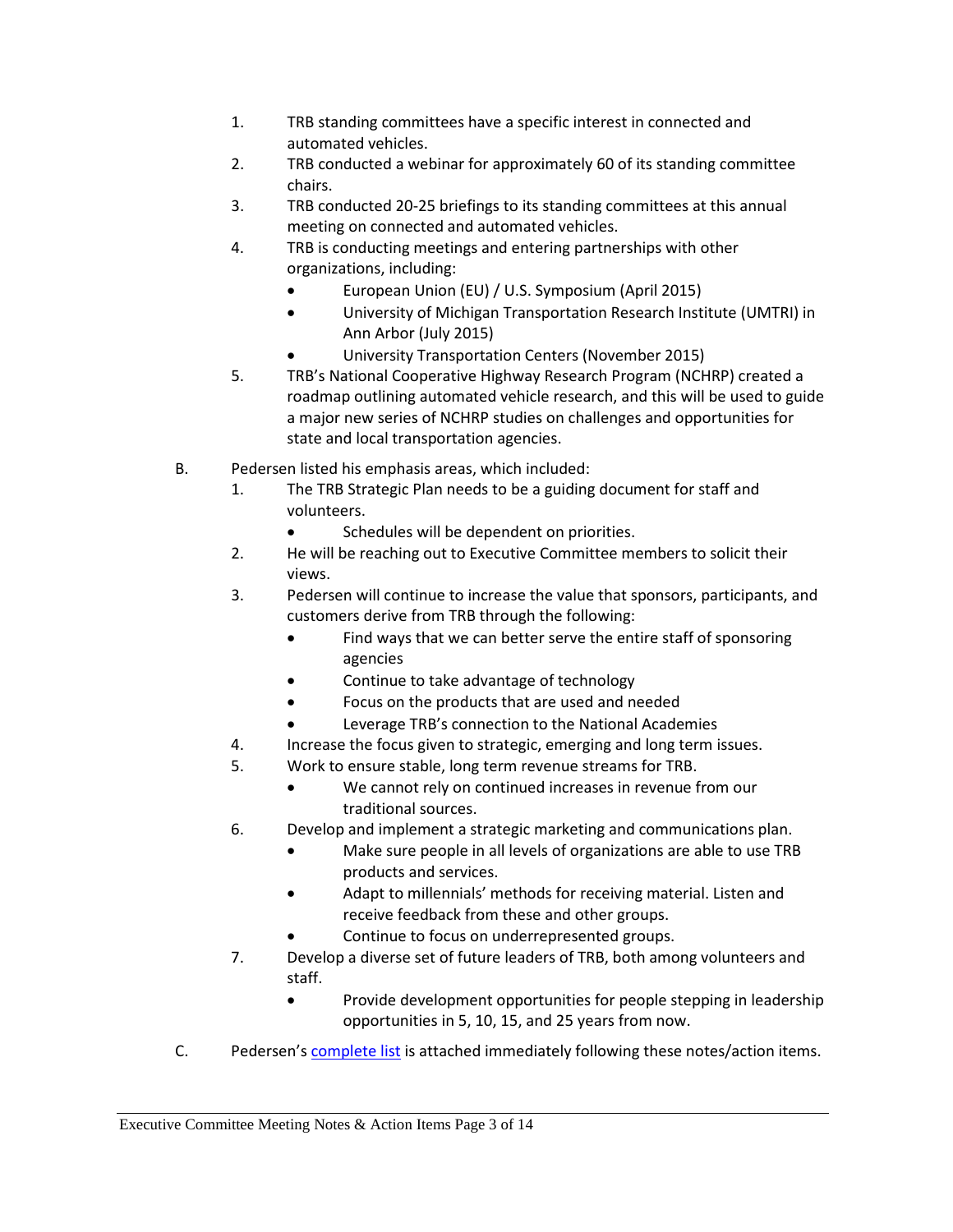- 1. Sperling suggested that, to help implement the strategic plan and Pedersen's vision, Executive Committee members participate as members of a "subcommittee" or small group focusing on a particular topic.
- 2. Pedersen suggested that the proposal be discussed by the SPPR.

 $\triangleright$  ACTION: Pedersen and the SPPR will develop an implementation plan for the TRB Strategic Plan, and will report on this at the June TRB Executive Committee

# **VIII. Finance Committee (Steudle)**

- A. The function of this committee is to consider the levels of contributions from the state DOTs and FHWA to the TRB core program.
- B. The TRB Executive Committee endorsed TRB Finance Committee recommendations:
	- 1. Keeping overall state DOT core dues level for FY 2016
	- 2. Basing each states' dues on annually updated SP&R factors that go into the formula, and recalculate each state's contribution based on latest readjusted factors for each future year as well

# **IX. Finance Report (Walker) (pp. 103-106)**

- A. The TRB core program is currently operating on a deficit budget in order to gradually reduce the level of reserves.
- B. The figures for FY 2015 will be updated to reflect the financial impacts of this 2015 TRB Annual Meeting.

# **X. Briefing by National Academies Director of Congressional and Government Affairs (Jensen)**

*Jim Jensen, National Academies Director of Congressional and Government Affairs, briefed the committee on the state of transportation funding given the recent turnover of congressional representatives in the U.S. Senate and U.S. House of Representatives.*

- A. There has been considerable turnover in leadership as a result of the Senate now having a Republican majority, retirements of key leaders, and the defeat of others.
- B. There are a lot of new Congressional members with relatively little federal legislative experience. Educating these members about the value of research and the federal role in research will be a challenge.

# **XI. Policy Studies (Godwin) (pp. 107-128)**

Status of current studies:

- A. Funding and Managing the Inland Waterways System (in review)
- B. Freight Rail Transportation and Regulation (March 2014)
- C. Essential Role of FHWA in Highway Research (April 2014)
- D. Peer Review of USDOT Report to Congress on DSRC (March 2014)
- E. Evaluation of FRA R&D Program (nearing review)
- F. Action items for Marine Board Initiatives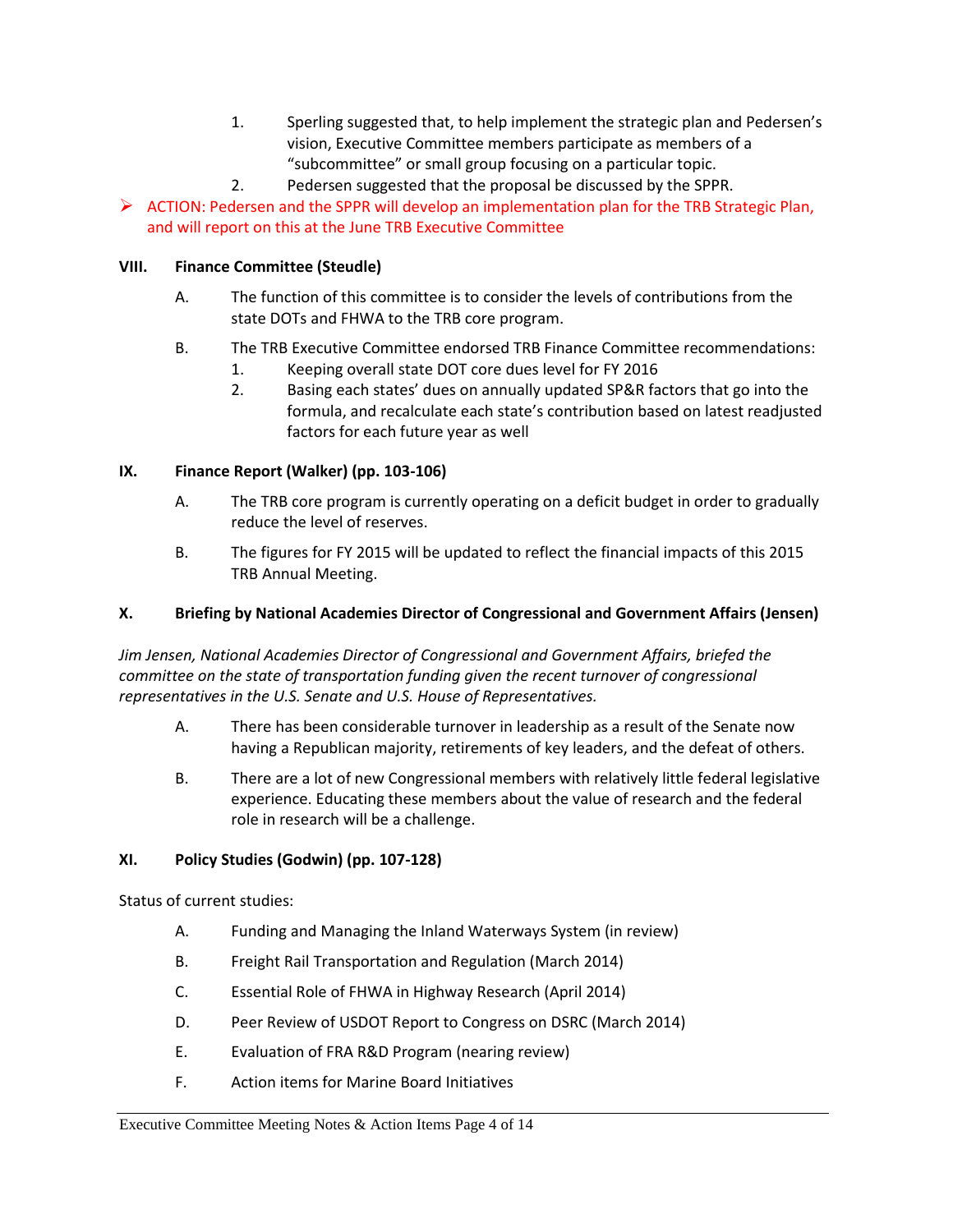- 1. Peer review of two reports that assess impediments to U.S. Flag Vessels (pp. 117-120)
	- o U.S. Coast Guard and Merchant Marine (\$92,000 and estimated 6 months in length)
- 2. Expert Meeting on Costal Resiliency Metrics (Agenda add-on item)
	- o U.S. Army Corps of Engineers (\$75,000) and National Oceanic and Atmospheric Administration (non-funding sponsor)

# $\triangleright$  ACTION: Both approved

- G. Action items for self-initiated studies
	- 1. Domestic Transportation of Petroleum and Natural Gas (pp. 109-111)
		- o TRB and the Board on Energy and Environmental Systems
		- o 18 months, \$800,000
	- 2. Air Traffic Control Service: Symposium on Reform Options (pp. 112-114) o 8 months, \$200,000

# $\triangleright$  ACTION: Both approved

- $\triangleright$  NOTE: Godwin will share information about self-initiated studies with other possible sponsors, and may come back to the Executive Committee if they suggest additional changes.
- H. Discussion only: Marine Board Initiative (pp. 115)
	- 1. **Framework on Maritime Risk Assessments:**

TRB was asked to convene an expert peer review at a low cost. It is necessary to identify people to serve as an expert peer reviewer of the risk assessments and for the Marine Board to produce a framework to assess activities or convene a peer review.

- I. Completed Reports for 2014:
	- [The Federal Aviation Administration's Approach for Determining Future Air](http://www.trb.org/Publications/Blurbs/170870.aspx)  [Traffic Controller Staffing Needs](http://www.trb.org/Publications/Blurbs/170870.aspx)
	- [Long-Term Pavement Performance Committee Letter Report: January 2, 2014](http://www.trb.org/Main/Blurbs/170145.aspx)
	- [Long-Term Pavement Performance Committee Letter Report: August 13, 2014](http://www.trb.org/Main/Blurbs/171301.aspx)
	- [Long-Term Pavement Performance Committee Letter Report: December 15, 2014](http://www.trb.org/Main/Blurbs/171930.aspx)
	- [Long-Term Bridge Performance Committee Letter Report: January 27, 2014](http://www.trb.org/Main/Blurbs/170239.aspx)
	- [Review of U.S. Department of Transportation Truck Size and Weight Study: First](http://www.trb.org/main/blurbs/170503.aspx)  [Report: Review of Desk Scans](http://www.trb.org/main/blurbs/170503.aspx)

#### **XII. Minority Student Fellows Program (Febey)**

- A. Program is six years old.
- B. Fourteen academic institutions are participating in the program: The scholarship pays for both the student and a faculty mentor.
- C. The program cost \$50,000 overall this year. TRB financed \$31,000 this year and organizational and individual support has generated \$19,000 of support.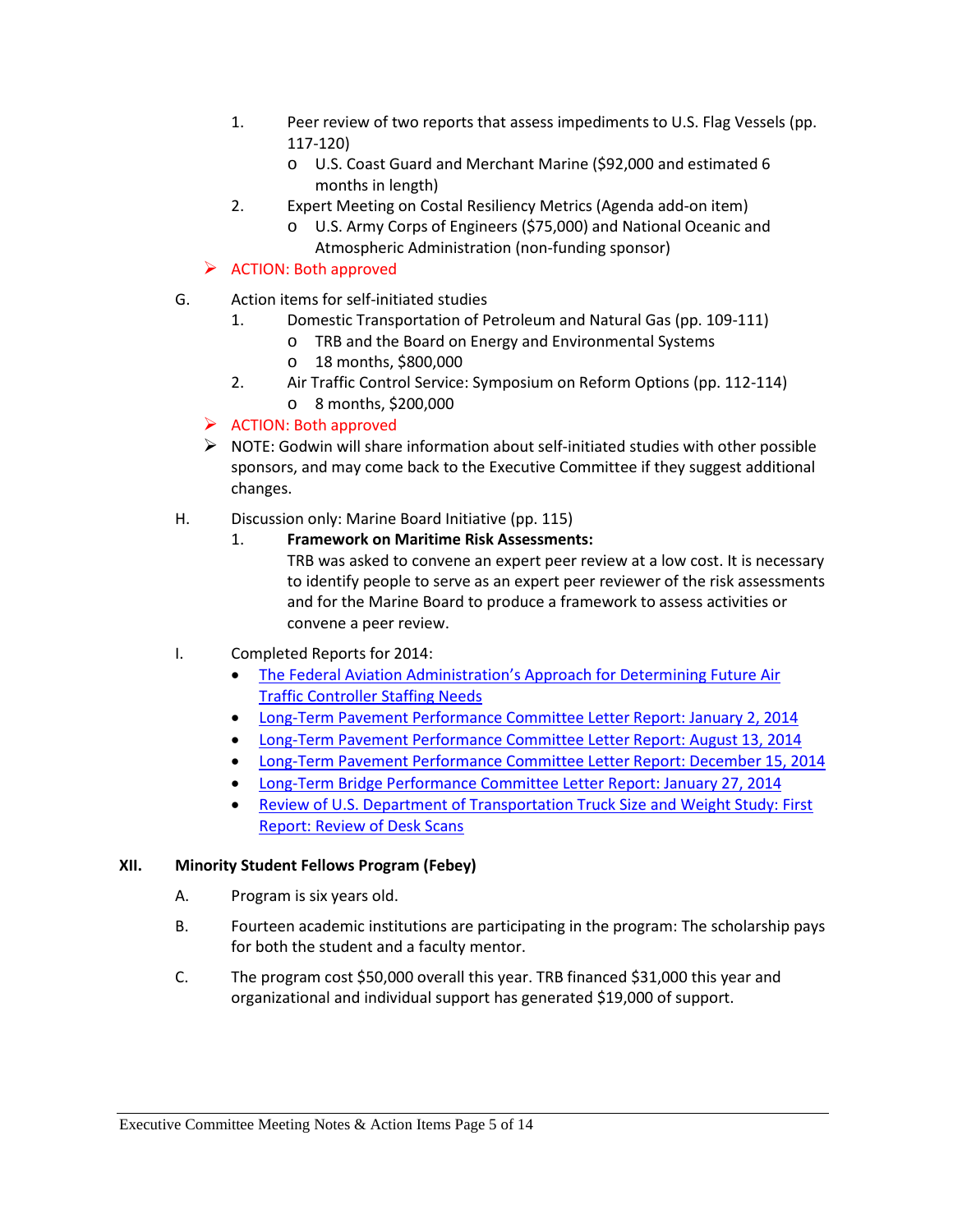- 1. The U.S. Federal Highway Administration; North Central Texas Council of Governments; the South Coast Air Quality Management District, California; and Stantec, Inc. provide financial sponsorship to the program.
- 2. There were also numerous individual sponsors who donated through the checkbox option on the Annual Meeting registration. Other ways to donate are through writing checks payable to TRB and giving them to Karen Febey, and donating online through the NAS website.

# **XIII. Policy Session: Sources, Uses, and Big Data**

This session explored the sources and uses of big data; applications of emerging data and analysis capabilities; and big data visualization. Presentations were made by:

- A. Carson Farmer, Associate Director of the Center for Advanced Research of Spatial Information; Assistant Professor, Department of Geography, Hunter College, City University of New York (CUNY); and Assistant Professor, Earth and Environmental Sciences, The Graduate Center, CUNY
- B. Irving Wladawsky-Berger, Visiting Lecturer, Massachusetts Institute of Technology, Sloan School of Management; Adjunct Professor, Imperial College Business School, London; and Executive-in-Residence, New York University, Center for Urban Science and Progress
- C. Jack Dangermond, Founder and President, ESRI

# **XIV. Big Data in Transportation Policy Session: Rapporteur Summary (Fotheringham)**

*Summary observations were drawn by Dr. A. Stewart Fotheringham from the previous day's presentations. Dr. Fotheringham is currently Director of the Centre for GeoInformatics at the University of St Andrews in Scotland. In August he will be joining the GEODA Centre in the School of Geographical Sciences and Urban Planning at Arizona State University. Please refer to the rapporteur's PowerPoint slides for additional details.* 

- A. Facts
	- 1. The big data era is here, and we are at the beginning of it.
	- 2. Everything is becoming 'smart.' Smart implies both monitoring and connectivity.
	- 3. With an era of big data, we have the capability to monitor systems in real time.
- B. Issues
	- 1. Privacy: With the ability to track people, agencies and organizations need to consider how much surveillance people are willing to have.
	- 2. Representativeness: Social media data and cell phone data are not demographically or geographically representative.
	- 3. Insight vs data volume: Sometimes there is too much noise in the data, and we can potentially collect too much. It's not about collecting data, but rather about being able to analyze the data collected.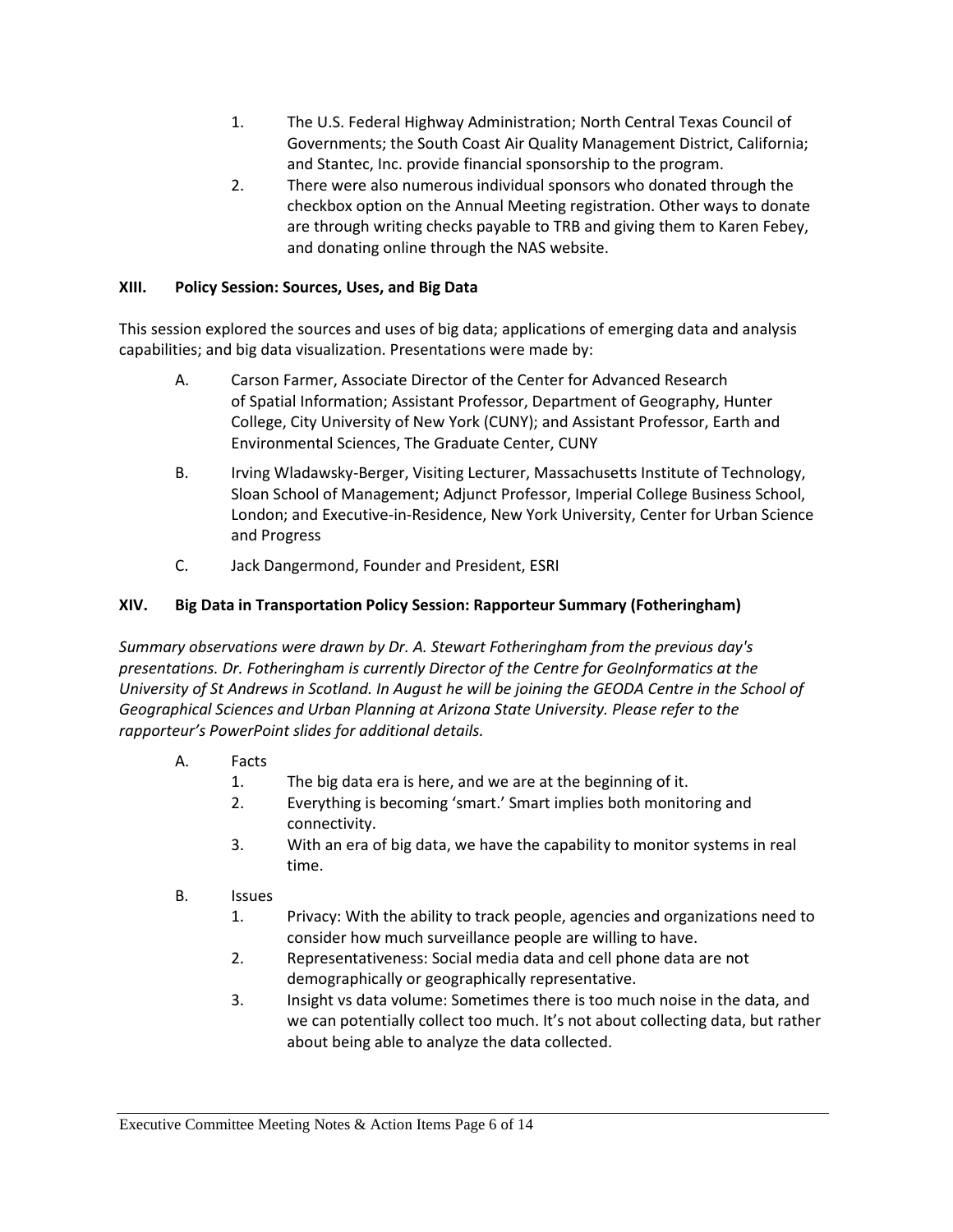- 4. Data quality: How to we ensure we get good quality data from unregulated sensors?
- 5. Moving from deductive reasoning to inductive reasoning.
- 6. Just because you identify a problem doesn't mean you've solved it.
- 7. There will be winners and losers in big data. The winners take advantage of the new technology. Losers may be the gatekeepers to data, information, and knowledge.
- 8. Big data is all about the democratization of data, taking data out of the hands of a few and providing it to the masses. However, if the data that come out is not "good" – you're going to have problems with your findings. It's important to have good gatekeepers of data to ensure that the quality is good.

# **XV. Future Policy Sessions (Houston) (pp. 132-136)**

The following ideas were generated by the SPPR as potential topics to feature in a future policy session that will take place at the TRB Executive Committee Meeting in June 2015 in Washington, D.C.

- A. Transportation's Role in Communicable Diseases
- B. Demographic Trends and Their Impact on Transportation
- C. The Slow Pace of Regulatory Process Compared to Technological Change
- D. New Visions of Regional Planning in a Dynamically Changing Landscape
- E. Cleaner Urban Freight Transportation

# $\triangleright$  ACTION: Urban Freight Transportation was selected as the topic for the June 2015 policy session.

# **XVI. International Activities (Rosenbloom) (pp. 137)**

TRB continues to see growth in international activities. Since 2004, TRB has nearly doubled its international attendance at the TRB Annual Meeting, from 9.8 percent in 2004 to 17.1 percent in 2014. TRB, along with the U.S. federal government and European Commission, continue to strengthen partnerships through co-sponsorships of meetings and conferences.

# **XVII. Marine Board Report (Card)**

*The Marine Board identifies research needs and provides a forum for exchange of information relating to new technologies, laws and regulations, economics, the environment, and other issues affecting the marine transportation system, port operations, coastal engineering, and marine governance.*

- A. Vice Admiral James Card (USCG, Ret.) is now Marine Board Chair. Dr. Mary Brooks, Professor Emerita at Dalhousie University, Halifax, Canada, is Vice Chair.
- B. Focus areas of the marine board include: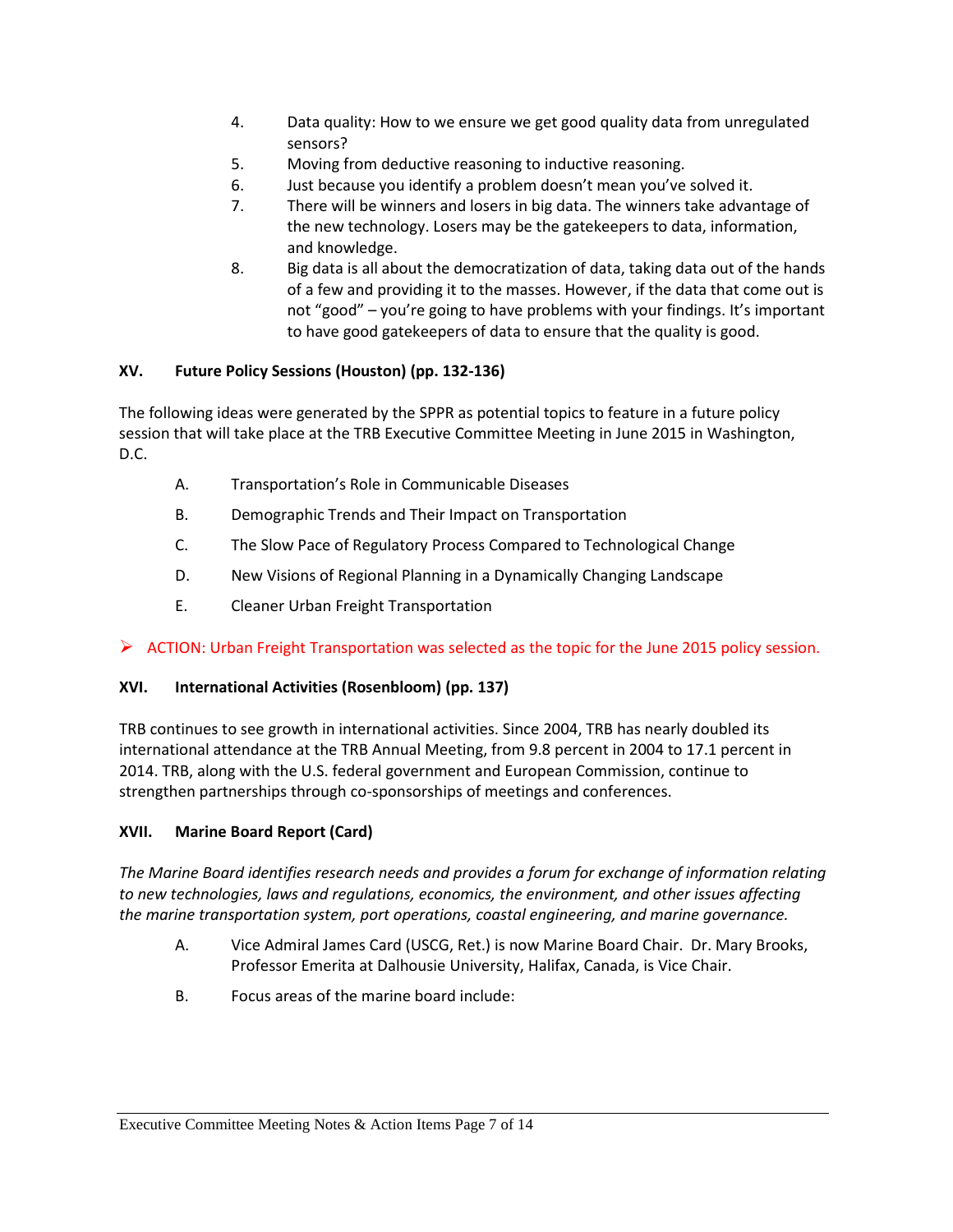- 1. Maritime cyber security
- 2. Port and costal resilience
- 3. The future of navigation
- 4. U.S. Coast Guard human capital
- C. The Marine Board is working on strengthening partnerships with the U.S. Navy and the TRB Marine Group.

### **XVIII. Technical Activities Report (Turner, Norman, Houston, and Leonardo) (pp. 145-163)**

- A. Incoming TRB Executive Director Neil Pedersen discussed his strategic focus for TRB with the Technical Activities Council (TAC) at their January  $11<sup>th</sup>$  meeting.
- B. The theme for the 2016 TRB  $95<sup>th</sup>$  Annual Meeting is "Research Convergence: Delivering Our Connected Multimodal Future"
- C. The 2015 TRB  $94<sup>th</sup>$  Annual Meeting reached a new attendance record: 12,200
	- 1. More than 1,400 attendees have responded to a feedback survey launched on January 14, 2015. More than 80 percent have reported that their meeting experience was good or excellent. Areas of improvement for next year include increasing food options and providing more places for people to sit.
	- 2. The 2015 TRB  $94<sup>th</sup>$  Annual Meeting featured more than 300 exhibit booths and 11 percent more exhibitors than meetings held in any previous year.
	- 3. Exhibit sales for the 2016 meeting started this week, and 124 exhibitors (70 percent of 2015 exhibitors) have purchased a booth for 2016. TRB's target is to sign 80-85 percent of exhibitors for the following year's meeting.
	- 4. The Annual Meeting had 23 patron participants this year. Next year, TRB will provide a tiered patron package to organizations.
	- 5. Next year, TRB aims to enlist more guides to assist attendees with finding their way around the meeting.
	- 6. The TRB Executive Committee expressed its appreciation to the TRB meetings staff for a job well done.
- D. Young Members' Council (YMC) (Conway) (pp. 164-167)
	- 1. Several sessions at this year's annual meeting were organized by the Young Members Council and its subcommittees.
	- 2. In addition to TRB sessions and workshops, the YMC partnered with other organizations to cosponsor Transportation Camp, a meeting held one day in advance of the TRB Annual Meeting.
	- 3. Six YMC subcommittees met during the Annual Meeting.
	- 4. The YMC selected an award winner for the Outstanding Young Member award.
	- 5. The YMC and the Young Professionals in Transportation organized a face-toface and online discussion with the U.S. DOT leadership to provide input on the DOT's development of its new transportation framework, a document called *Beyond Traffic: U.S. DOT's 30-Year Framework for the Future.*
	- 6. YMC has developed an active online community, consisting of 400 members on its website. YMC is planning to take advantage of the new online system, MyTRB, in the future.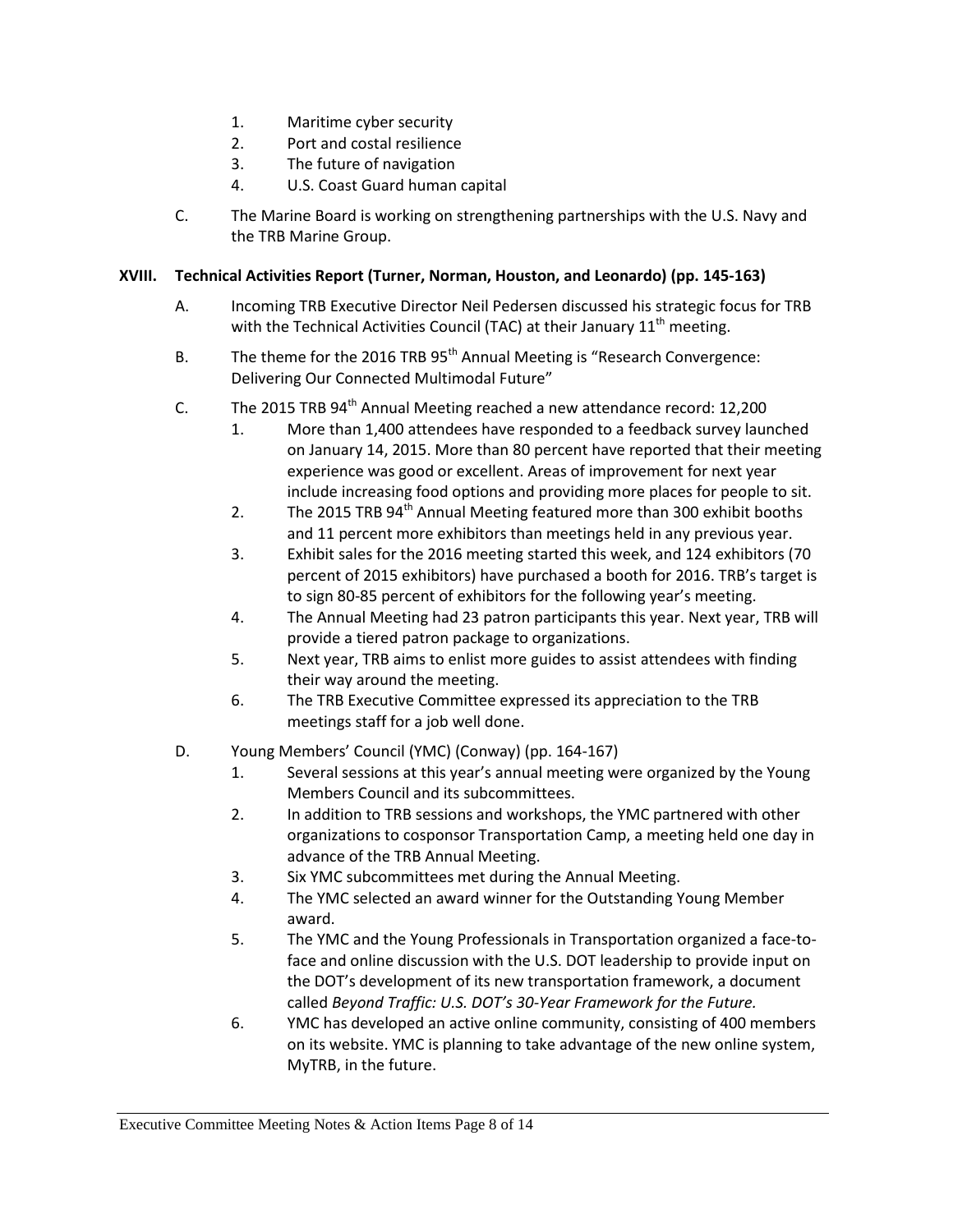- 7. An appointment to Chair of the Young Members Council has shifted to a twoyear term.
- E. Conference Approval: The TRB Executive Committee APPROVED TRB sponsorship and co-sponsorship of the following conferences:
	- 1. Workshop on Connected Vehicle Dynamic Mobility Applications and Multi Modal Intelligent Traffic Signal Systems
	- 2. Geotechnical Risk: Assessment and Performance Management
	- 3. European Transport Conference (cosponsored)
	- 4. 8th International Conference on Bridge Maintenance, Safety and Management (IABMAS2016) (cosponsored)

 $\triangleright$  ACTION: The above conferences were approved.

# **XIX. TRB's second Strategic Highway Research Program (Brach) (pp.167-177)**

*Brach provided a program closeout report of the SHRP 2 program, and more detail can be found in the Executive Committee packet. Brach provided a walk-through of the SHRP 2 Insight Website, which houses data from the Naturalistic Driving Study.* 

- A. Brach previewed data tables, videos, and information that can be accessed after logging into the site.
- B. The data protects privacy of other drivers and pedestrians.
- C. Features of the website include the number of trips and the number of participants who traversed roadways at the data collection sites, a new overview video on website capability, and a new visual and cognitive tests dataset.
- D. In addition, significant amounts of data were added to the system, for new total of 4.3 million trip summaries, over 3,000 crash/near crash events, and over 15,000 baseline events.
- E. TRB will provide oversight of the database and will work with Virginia Tech, the database host, to ensure consistency and sustainability.

# **XX. Cooperative Research Programs (CRP) (Jenks) (pp. 178-231)**

*Jenks provided an overview of six cooperative research programs: the National Cooperative Highway Research Program (NCHRP); the Transit Cooperative Research Program (TCRP); the Airport Cooperative Research Program (ACRP); the National Cooperative Freight Research Program (NCFRP); the Hazardous Materials Cooperative Research Program (HMCRP); and the National Cooperative Rail Research Program (NCRRP). Research is conducted by contractors; the division staff totals 40, and 2014 funding for these programs is approximately \$57 million.*

- A. Jenks highlighted that 138 CRP-related reports were published in 2014.
- B. Funding Status:
	- 1. NCHRP:
		- Two-thirds of the FY 2015 funding (\$26 of \$39 million) is currently available, subject to authorization by the states.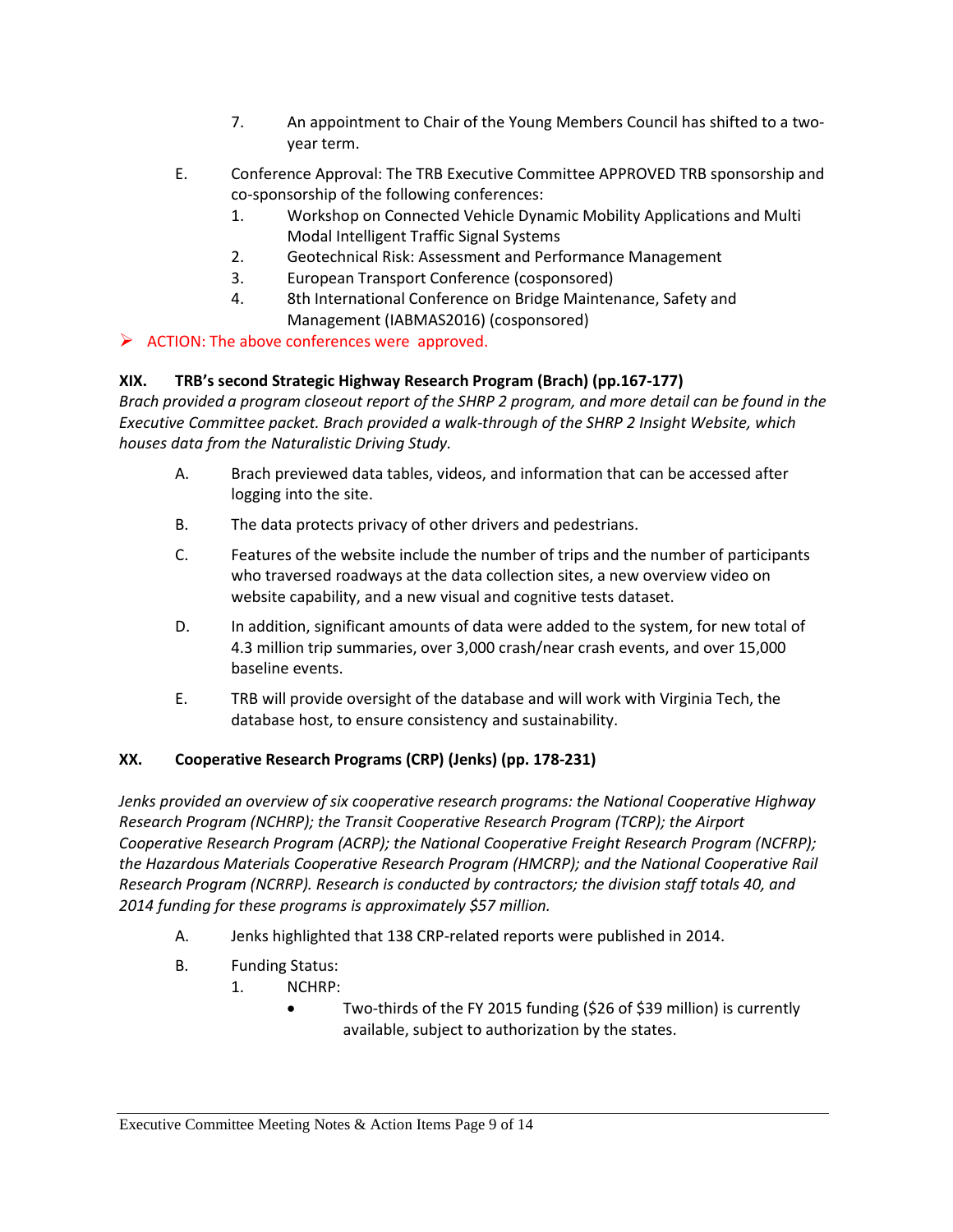- AASHTO's Standing Committee on Research (SCOR) and its Research Advisory Committee (RAC) are currently reviewing FY 2016 projects for selection by SCOR in March.
- Jenks highlighted a major project of NCHRP, which consists of several reports examining strategic issues in transportation. Results have been published in the NCHRP Report 750 series.
- 2. TCRP: \$6 million has been made available for FY 2015, which consists of a \$3 million contribution from FY 2015 appropriations, and \$3 million from the Federal Transit Administration.
- 3. ACRP:
	- Authorized through FY 2015. The appropriation includes the full \$15 million, and work is underway to develop requests for proposals for the FY 2015 projects.
	- During FY 2014, there were 40 publications that were published
- 4. NCFRP: Not reauthorized in MAP-21. Seven remaining research projects are expected to be completed in late 2015 and early 2016.
- 5. HMCRP: Not reauthorized in MAP-21. One remaining project is to be completed in late 2015.
- 6. NCRRP: No new funding has been identified for this program, but projects that have been funded are expected to be completed in 2015.

# **XXI. Other Business and Final Announcements**

A. Next Executive Committee Meeting is June 11-12, 2015:

*This meeting takes place all day on June 11th and the morning of June 12th at the National Academy of Sciences Building on Constitution Avenue in Washington, D.C.*

B. The Executive Committee thanked Bob Skinner for his guidance as TRB Executive Director. Skinner will retire from TRB on January 31, 2015.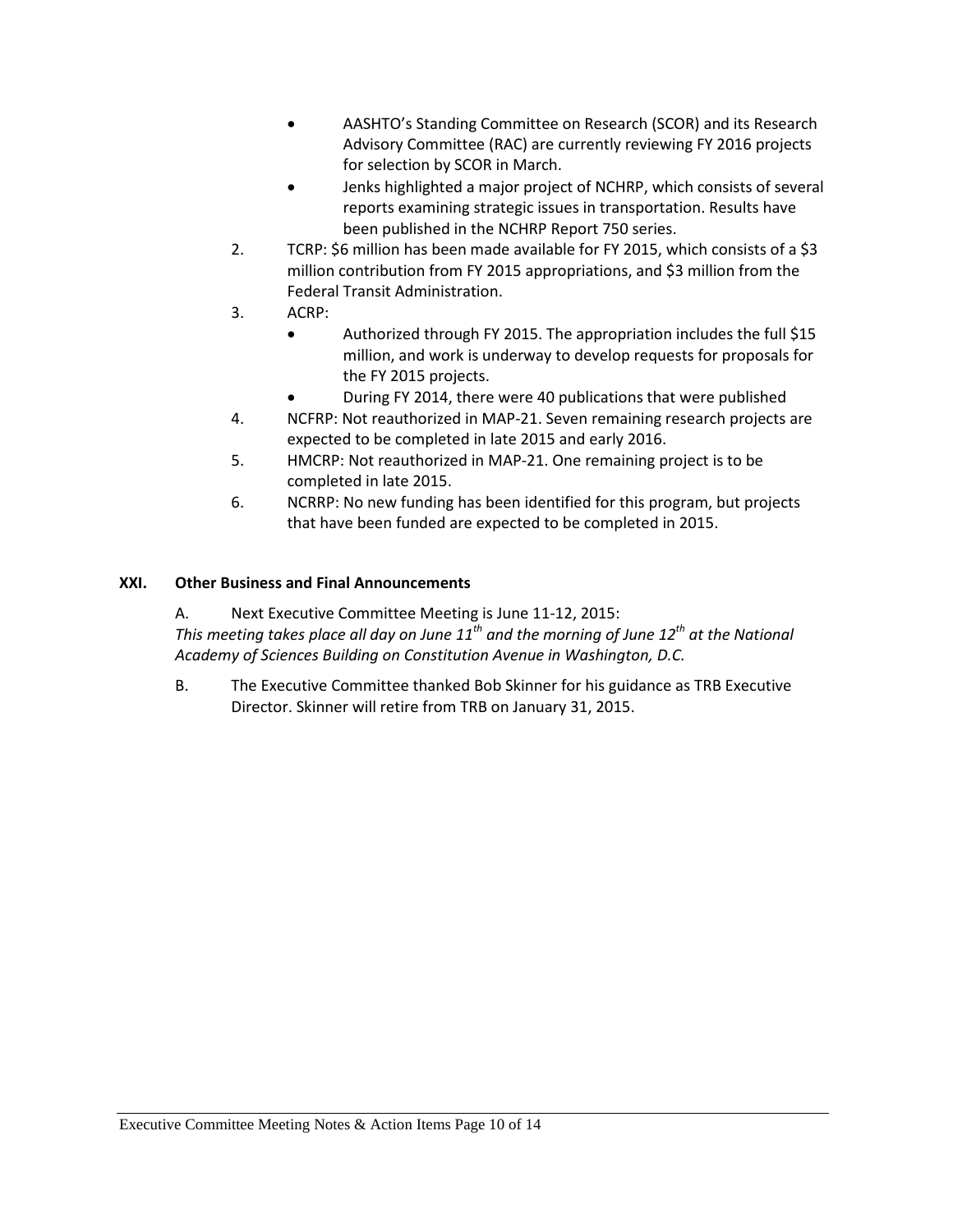### **Emphasis Areas for the New TRB Executive Director by Neil Pedersen Incoming TRB Executive Director**

<span id="page-10-0"></span>1. Continue to increase the value that sponsors, participants, and customers derive from TRB

- Identify how TRB's research results and products can get to customers faster
- Identify how TRB can further take advantage of technology to provide services and reach stakeholders
- Determine how TRB can fully take advantage of the new venue for its annual meeting
- Focus on how customers can more easily find information from and about TRB products
- Focus on how TRB research results can more effectively move to implementation
- Better evaluate and communicate the benefits derived from the results of TRB research
- Better leverage TRB being part of the National Academies

2. Increase the focus given to strategic, emerging and long term issues.

- Engage TRB's Executive Committee and other transportation leaders to further identify and define strategic issues that should be addressed by TRB
- Provide more guidance to technical committees and CRP programs on strategic, emerging, cross cutting, and long term issues to address in TRB conferences, papers, sessions, policy studies, and CRP projects
- Identify opportunities for joint strategic efforts with other NRC divisions

3. Work to ensure stable, long term revenue streams for TRB.

- Work with key sponsors to ensure continuation of existing funding sources, especially Statewide Planning and Research (SP&R) funds
- Explore opportunities for new sponsors, including government, non-profit, and private sponsors
- Investigate alternative pricing plans for TRB products and services
- Look into more opportunities to raise revenues through advertising
- 4. Develop and implement a strategic marketing and communications plan.
	- Identify who TRB's key stakeholders should be in the future
	- Develop goals for communications and marketing
	- Develop strategies and actions to support these goals
	- Ensure good two-way communications with stakeholders (listening to what their needs are as well as informing them)
	- Penetrate all levels and parts of key constituency organizations, getting customers to understand all TRB products and services
	- Develop different strategies for different constituencies
	- Focus on young stakeholders and underrepresented groups
	- Communicate the value of TRB and research for policy makers
- 5. Develop a diverse set of future leaders of TRB, both among volunteers and staff.
	- Identify and groom multiple potential successors to committee chairs
	- Target opportunities for potential successors to take on responsibility for certain committee leadership activities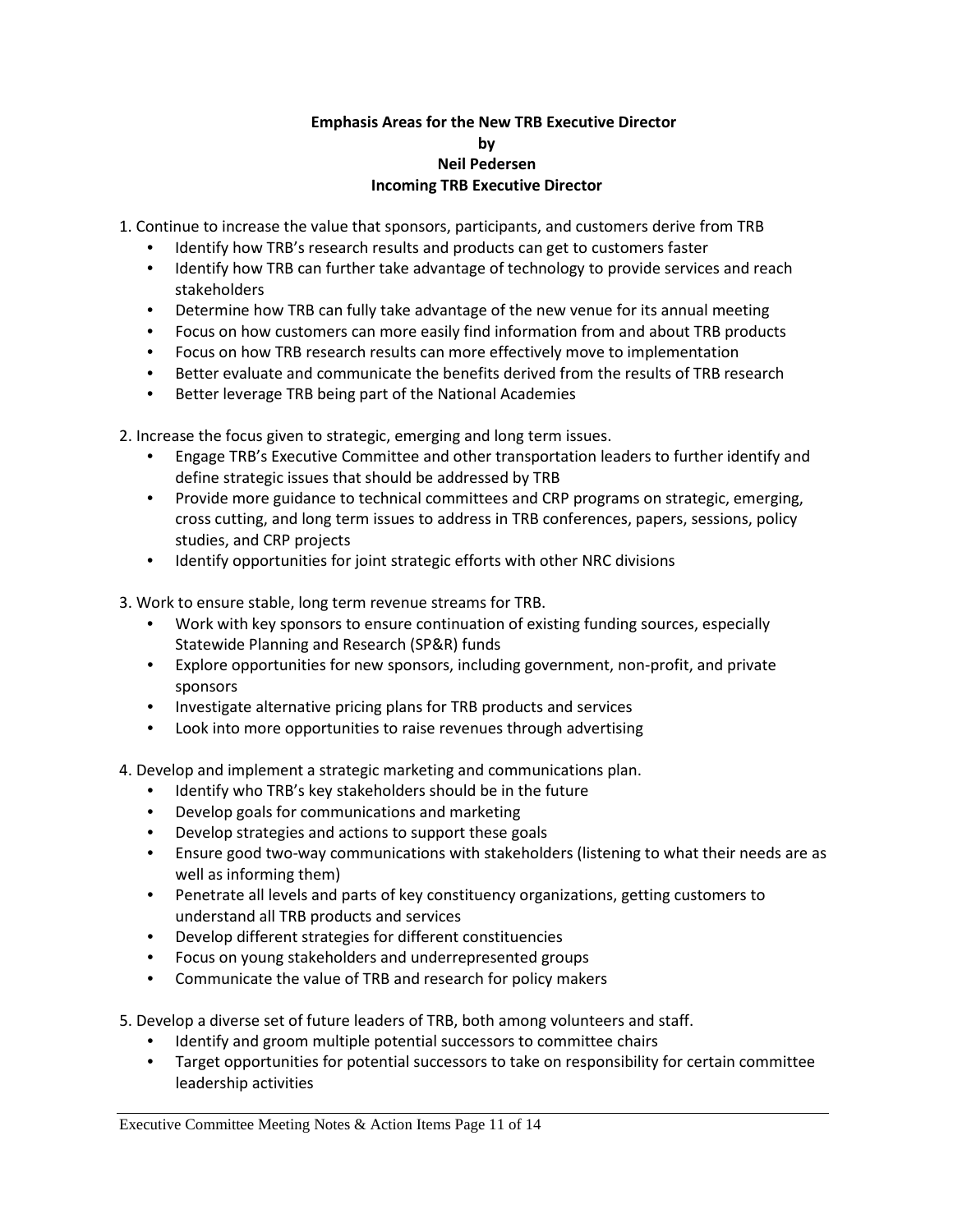- Focus on diversifying the pool of candidates that could potentially take over vacant leadership positions
- Work with NRC to create leadership development programs for potential future TRB staff leaders
- Provide potential future staff leaders with special assignments to develop and demonstrate their leadership skills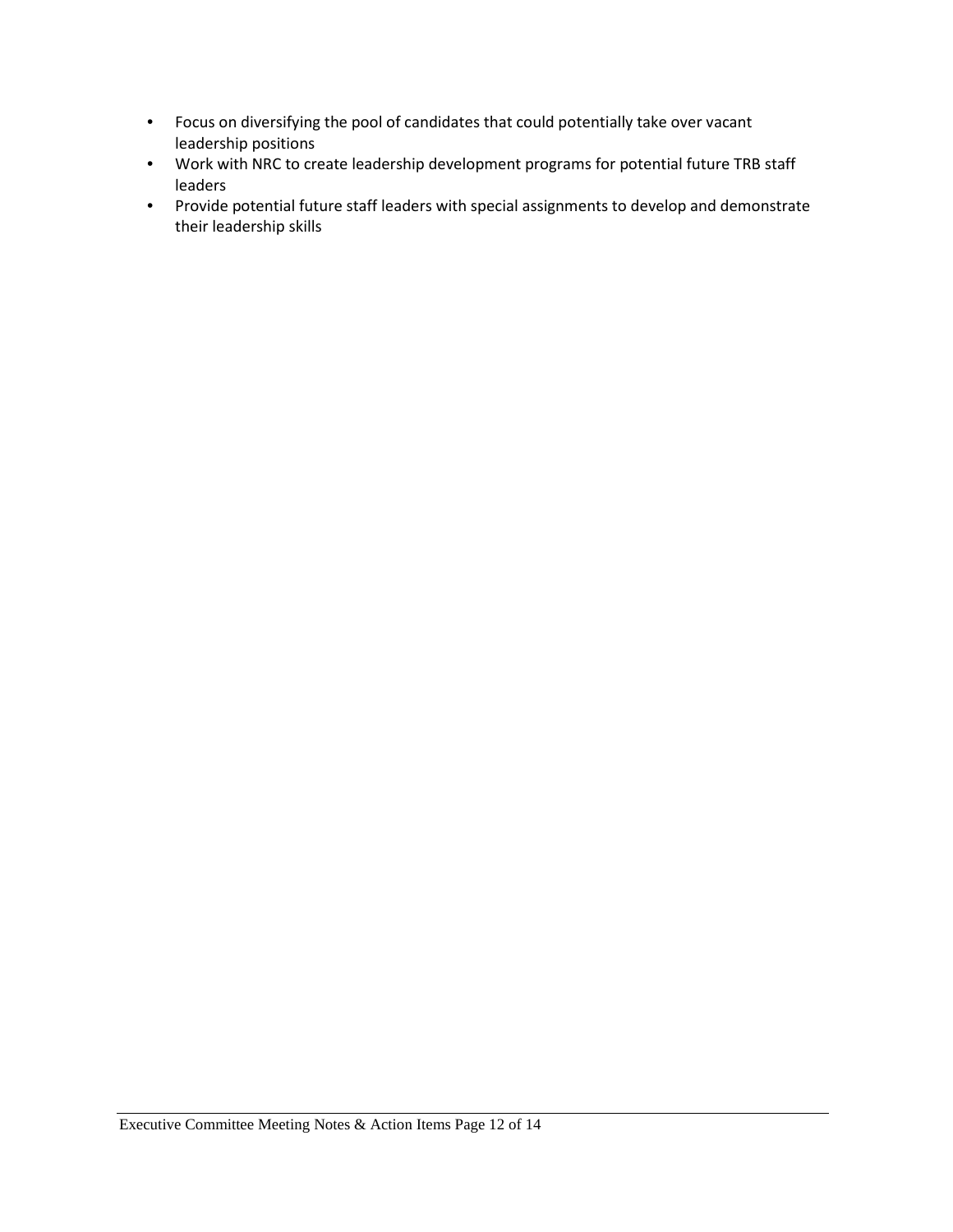#### **TRB Executive Committee Meeting Attendees**

#### <span id="page-12-0"></span>**Executive Committee Members**

- 1. Kirk Steudle (Chair)
- 2. Dan Sperling (Vice Chair)
- 3. Vicki Arroyo
- 4. Scott Bennett
- 5. James Card (Marine Board)
- 6. James Crites
- 7. Malcolm Dougherty
- 8. A. Stewart Fotheringham
- 9. John Halikowski
- 10. Michael Hancock
- 11. Steve Heminger
- 12. Chris Hendrickson
- 13. Jeff Holt
- 14. Geraldine Knatz
- 15. Joan McDonald
- 16. Abbas Mohaddes
- 17. Donald Osterberg
- 18. Henry Schwartz
- 19. Kumares Sinha
- 20. Gary Thomas
- 21. Phillip Washington

#### **TRB Staff**

- 1. Cindy Baker
- 2. Ann Brach
- 3. Karen Febey
- 4. Steve Godwin
- 5. Russell Houston
- 6. Chris Jenks
- 7. Jim Jensen (NAS)
- 8. Lisa Marflak
- 9. Mark Norman
- 10. Neil Pedersen
- 11. Robert Skinner
- 12. Gary Walker

### **Ex Officio Members**

- 1. Deborah Butler
- 2. Bill Bronrott (FMCSA)
- 3. Alison Conway (Young Members)
- 4. Stacy Cummings (FRA)
- 5. Debra Elston (FHWA)
- 6. John Gray (AAR)
- 7. Pat Hu (RITA)
- 8. Barbara Ivanov (TAC)
- 9. Paul Jovanis (TAC)
- 10. Kevin Knight (USACE)
- 11. Therese McMillan (FTA)
- 12. Michael Melaniphy (APTA)
- 13. Gregory Nadeau (FHWA)
- 14. Thomas Nelson (FHWA)
- 15. Jeff Paniati (FHWA)
- 16. Kelly Regal (FMCSA)
- 17. Todd Ripley (MARAD)
- 18. Michael Rodriguez (MARAD)
- 19. Sandra Rosenbloom
- 20. Craig Rutland (USAF)
- 21. Nan Shellabarger (FAA)
- 22. Joel Szabat (MARAD)
- 23. Michael Trentacoste (FHWA)
- 24. Daniel Turner (TAC)
- 25. Vincent Valdes (FTA)
- 26. Barry Wallerstein (SCAQMD)
- 27. David Wilcock (TAC)
- 28. Gregory Winfree (RITA)
- 29. Bud Wright (AASHTO)